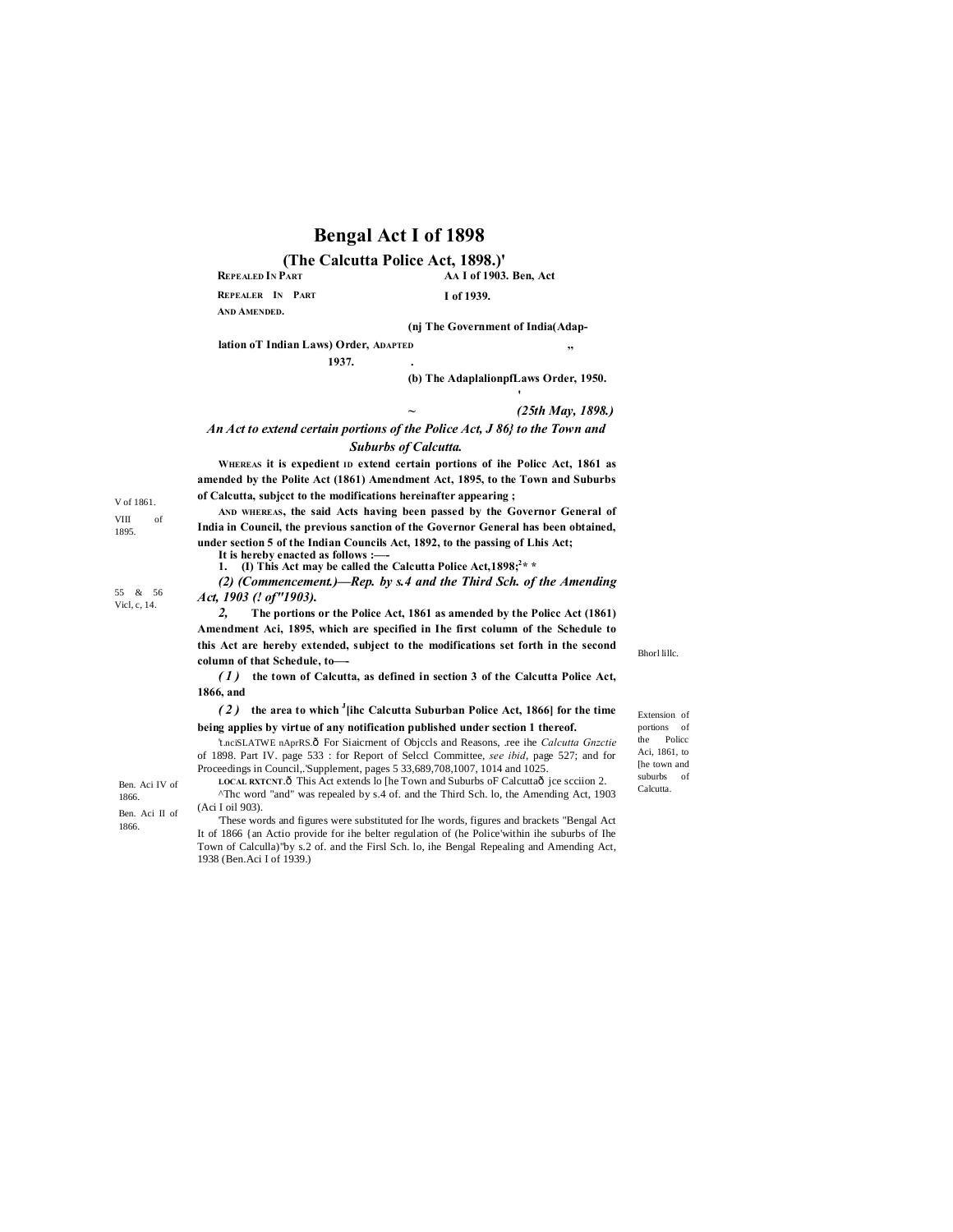**[Ben. Act I**

Modifications,  $V$  of 1861.

### *(The Schedule.)-*

## **THE**

## **SCHEDULE**

Portions of the Police Act. 1861. extended, **[**

So mucli of section 1 as  $\hat{o}$  (a) defines "properly."<br>"person" and "month" and i

Seciion 15 ...

Commissioner or Police.

- In sub-section f *4), for* "The Magi si rale of Ihe district" *read* "Sucli officcr as thc: [Staie Covcrnmcnl] may nppbinl in ihis behalf or. in the suburbs the Magistrate of the 24-Parganas," and *for* "Ihe Magistrate's" *read* "such officer's or Magistrate's.".
- In sub-section (*I*), after "111cm" insert "or or any persons resorting lo such are;\*:" *u/nii* the words "being an inhabitant of such area and *far* "the Magistrate of (he district or of ihe subdivision of a disiricl within which .such area is situated<sup>2</sup> reflrf"the officer appointed under scciion 15, sub-scc- linn *(4).* or. in Ihe suburbs, the Magistrate of the 24-Parganas".

#### Scciion I5A

- In sub-section (*I*) *after* "them" *insert*  "or of any persons resorting lo such area.".
- In sub-scciion (2), *for* "The Inspector-General of Police or olher officer authorized by Ihe <sup>:</sup> Slalc Cove mm<br>cm] in ihis behalf' *read* <sup>1</sup> the

 "Provincia l" hy

 paragraph 4 (I) of Ihe Adaptation of Laws Order. 1950.  $2$ n di an Laws) O rde r, 1937, and thereafter Ihe w ord "Slate" w as subs I i tu I ed for I he w or J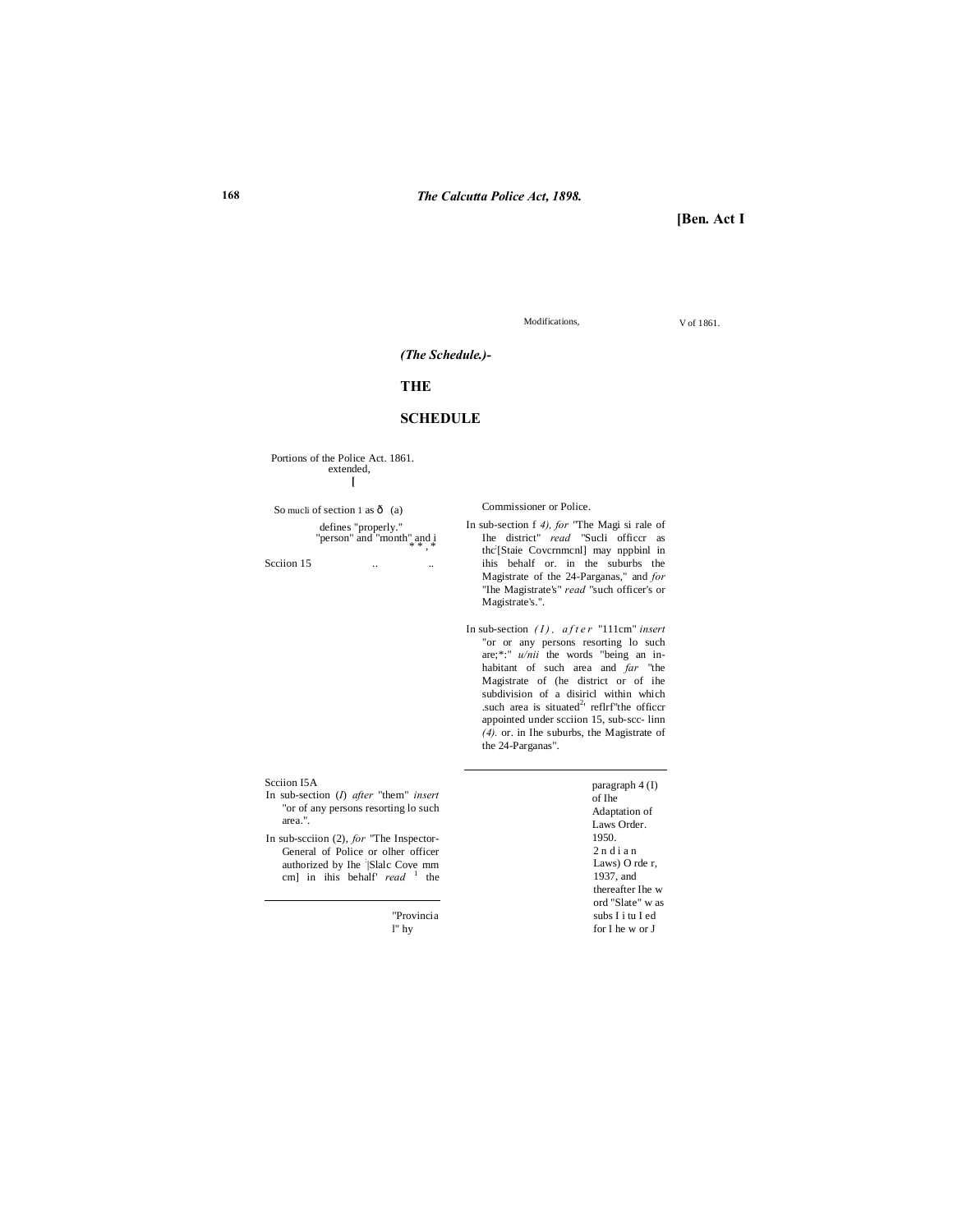In sub-scciion *12), for* "Ihe Magistrate of ihcdistricl"r<?o^"lheofricer appointed as aforesaid, or, in the suburbs, the Magistrate of the 24- Parganas and *for* clause (t) read :ô

(c) assess ihe proportion in which ihe same shall be paid  $\hat{o}$ 

*(i)* by the inhabitants of the area specified in the proclamation (other than I tic applicant), or